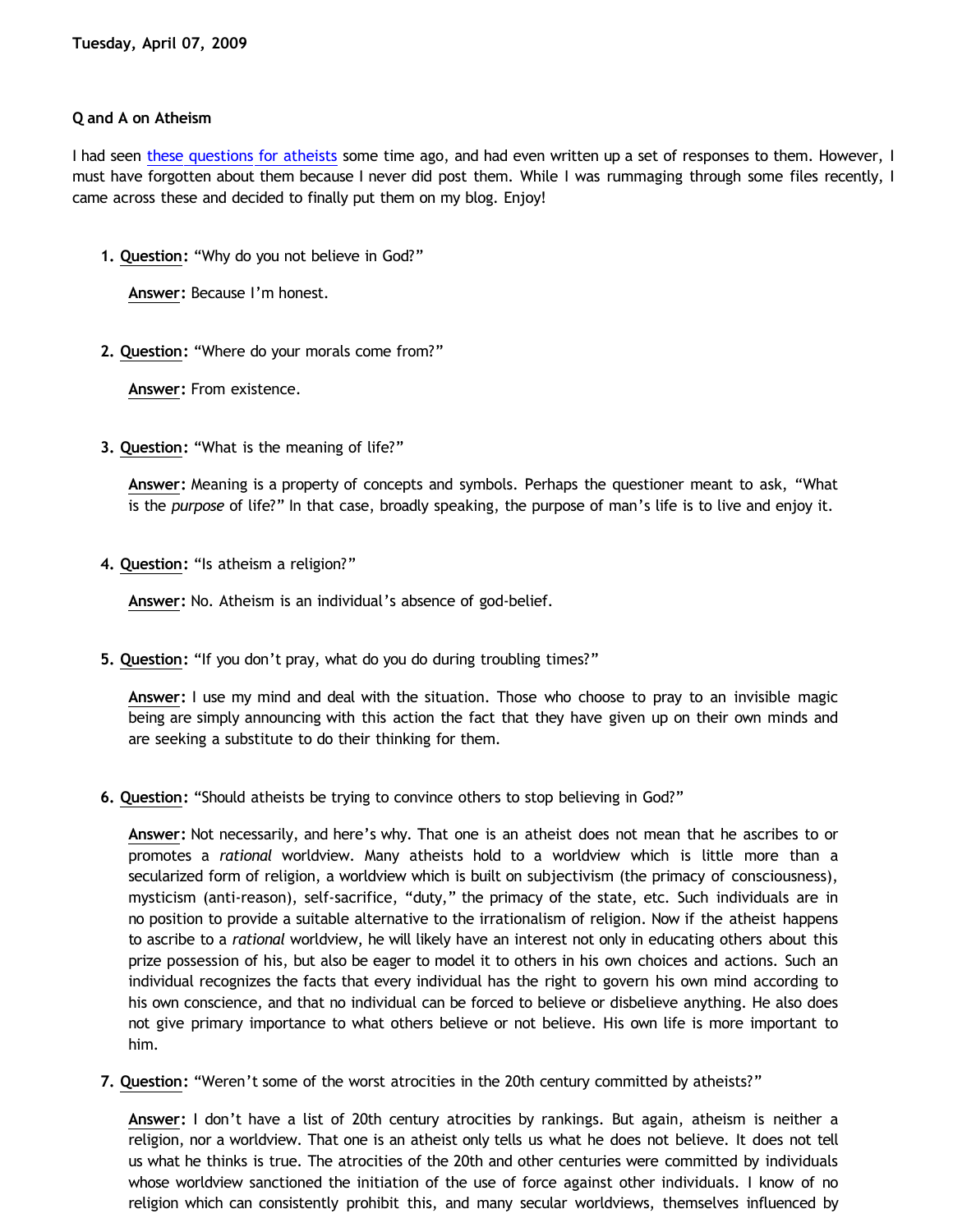religion, likewise fail to prohibit the initiation of the use of force.

**8. Question:** "How could billions of people be wrong when it comes to belief in God?"

**Answer:** Quite easily, in fact. The billions of people who have subscribed to one form of god-belief or another have been let down by the philosophers, who should have recognized and understood the fundamental distinction between consciousness and its objects, and consequently the distinctions between the real and the imaginary, the factual and the fictitious. Without understanding of these fundamental distinctions, expect a lot of errors in one's philosophy.

**9. Question:** "Why does the universe exist?"

**Answer:** This question commits the fallacy of the [stolen concept](http://bahnsenburner.blogspot.com/2008/06/stolen-concepts-and-intellectual.html).

**10. Question:** "How did life originate?"

**Answer:** By a causal process.

**11. Question:** "Is *all* religion harmful?"

**Answer:** Yes, very much, particularly if one attempts to practice it consistently. Fortunately few in the west try to do this. But this does not lessen its threat to man.

**12. Question:** "What's so bad about religious moderates?"

**Answer:** That depends on the individual case. But a so-called "religious moderate" is likely to stand for very little, and when more serious religionists assert their numbers, moderates are usually the first ones to yield. They are less likely to be philosophically consistent in their views, and thus more likely willing to strike a compromise on serious issues. It is also important to keep in mind that every dictator is a mystic, and every mystic is a potential dictator.

**13. Question:** "Is there *anything* redeeming about religion?"

**Answer:** Not that I have found.

**14. Question:** "What if you're wrong about God (and He does exist)?"

**Answer:** I'm not wrong.

**15. Question:** "Shouldn't all religious beliefs be respected?"

**Answer:** This is like asking, "Shouldn't all lies be respected?" The answer is a most resolute no.

**16. Question:** "Are atheists smarter than theists?"

**Answer:** I don't see it as an issue of intelligence so much as it is a matter of choosing to be honest to reality.

**17. Question:** "How do you deal with the historical Jesus if you don't believe in his divinity?"

**Answer:** The stories of Jesus that we find in the bible are [legends.](http://bahnsenburner.blogspot.com/search/label/Christian%20Legends)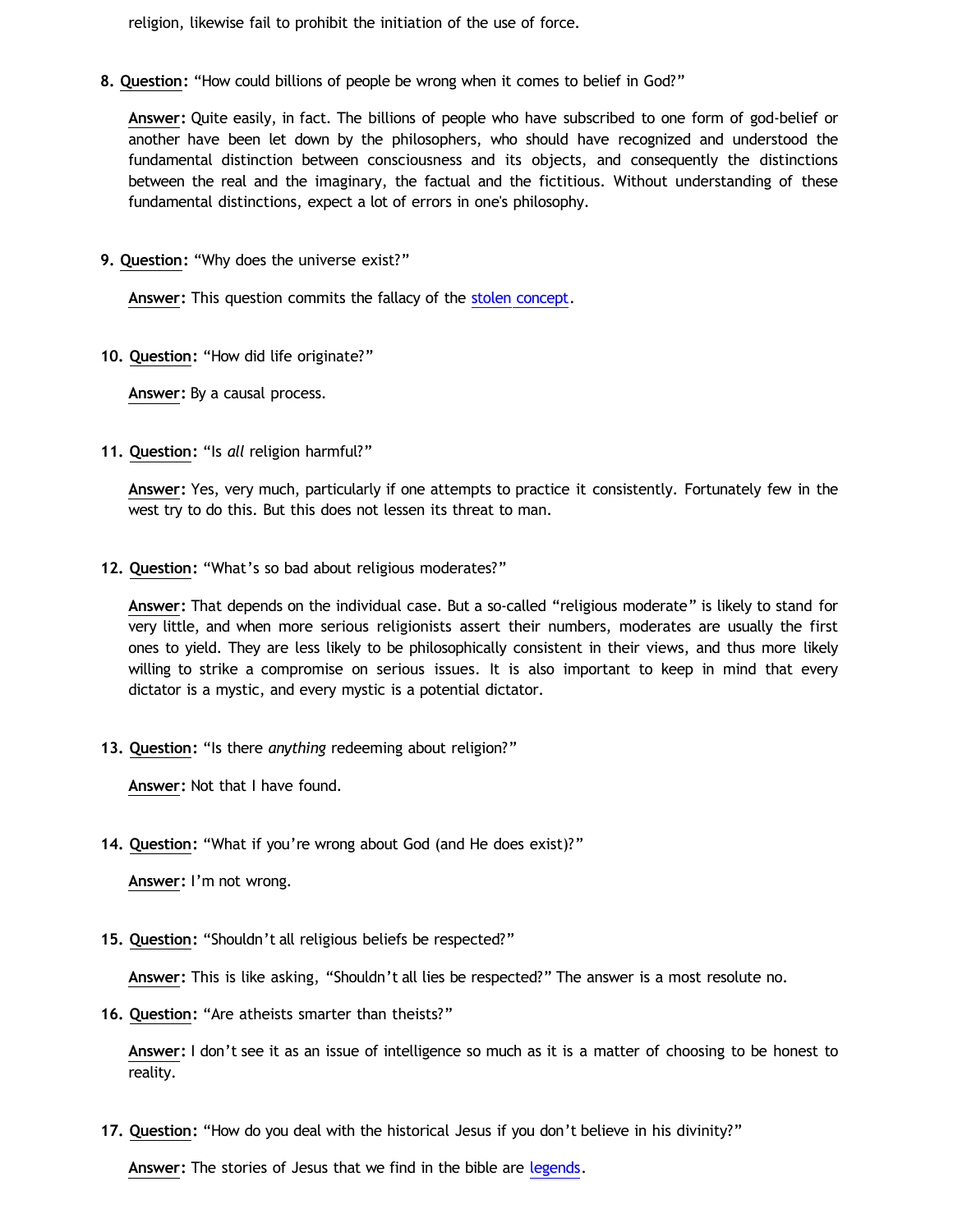**18. Question:** "Would the world be better off without any religion?"

**Answer:** Simply ridding the world of religion would not be enough. Human beings still need a philosophy suitable to their life on earth (and anywhere else in the universe for that matter). That is why I promote and defend Objectivism. The alternative to Objectivism is some form of subjectivism, of which religion is the chief model.

**19. Question:** "What happens when we die?"

**Answer:** Typically someone buries us.

by Dawson Bethrick

Labels: [Atheism](http://bahnsenburner.blogspot.com/search/label/Atheism)

*posted by Bahnsen Burner at [6:00 AM](http://bahnsenburner.blogspot.com/2009/04/q-and-on-atheism.html)*

## **18 Comments:**

[madmax](http://www.blogger.com/profile/14375140131881725965) said...

"Not necessarily, and here's why. That one is an atheist does not mean that he ascribes to or promotes a rational worldview. Many atheists hold to a worldview which is little more than a secularized form of religion, a worldview which is built on subjectivism (the primacy of consciousness), mysticism (anti-reason), self-sacrifice, "duty," the primacy of the state, etc. Such individuals are in no position to provide a suitable alternative to the irrationalism of religion."

This is an awesome description of the "Four Horseman"; ie Harris, Dennet, Dawkins and Hitchens. Merely being against religion is not enough. Those four (and many other atheists including secular humanists) are not for a rational philosophy and only offer a secularized version of religion and sacrifice.

Great set of answers Dawson.

### [April 07, 2009 3:45 PM](http://bahnsenburner.blogspot.com/2009/04/4597483319259316676)

[Darrin](http://www.blogger.com/profile/12757150483103267411) said...

"Existence" is too broad an answer for the grounding of morals IMO, as the theist can claim his morals come from God, who is part of existence (not to mention moral Platonists, but let's not dally on that silliness).

I think the best response here would be "from the identity of man in general and particular men in specific moral contexts."

Love these answers - although we may disagree on the historicity of Jesus and on atheism versus agnosticism, your thoughts are as close to mine as I've found on the Blogosphere.

[April 07, 2009 4:58 PM](http://bahnsenburner.blogspot.com/2009/04/2938846069913235424)

[Justin Hall](http://www.blogger.com/profile/17804641315202800289) said...

This post has been removed by the author.

[April 07, 2009 8:15 PM](http://bahnsenburner.blogspot.com/2009/04/3599413300616708793)

[Justin Hall](http://www.blogger.com/profile/17804641315202800289) said...

Darrin, Dawson, Robert and everyone else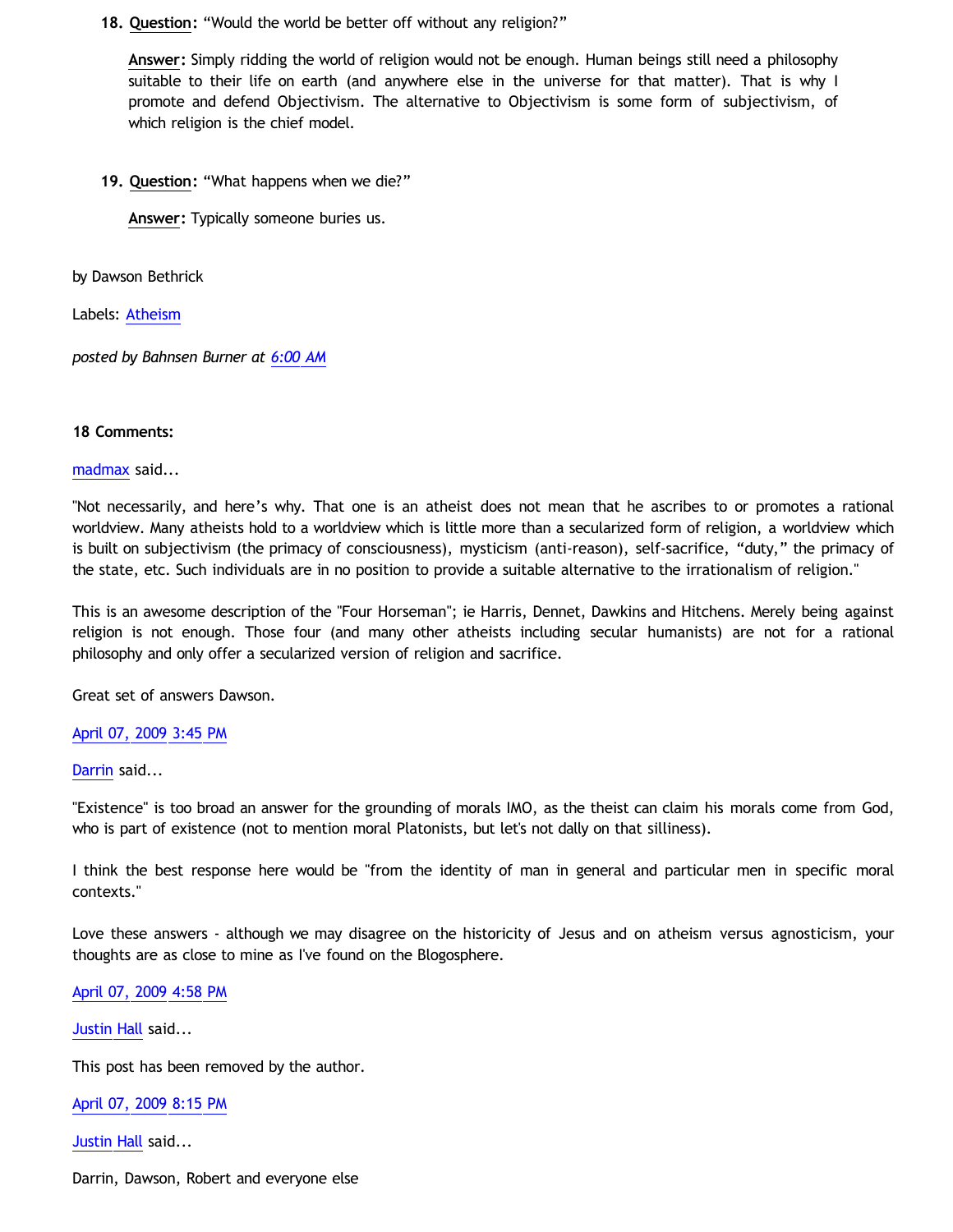In discussions I have had with theists, they conceive of morals as a set of arbitrary commandments and often either can not or are unwilling to think about alternative moral systems. Thus any answer that stems from an objectively based system of ethics is likely to confuse them. In my experience they will claim that what we are espousing is moral relativism. They hear "mans identity" or "mans nature as man" and interpret that as meaning thou shawl do what thou wants. Frankly I just don't know how to distill down Rand's theory of ethics in a few concise sound bites that might get the idea across. I agree that existence is to broad and likely to confuse them, or more likely convince them that we don't have any ethics at all.

[April 07, 2009 8:19 PM](http://bahnsenburner.blogspot.com/2009/04/5116744123963983997)

[Bahnsen Burner](http://www.blogger.com/profile/11030029491768748360) said...

Hi everyone,

Thanks for your comments. I see that my response to the Question No. 2 has raised some questions. That's great actually. I was hoping someone would call me on this.

Okay, here's the deal.

I think the question "Where do morals come from?" is stupid. It treats "morals" as if they were some kind of concrete object that is foreign to reality and mysterious in nature. It implies that "morals" had to be delivered from someplace else, someplace other than the here and now, the real, the actual, that maybe they are otherworldly. Such premises, although not explicitly stated in the question, seem to be expected given the way the question is phrased.

My pithy response "from existence" is intended to bring the questioner back to reality. Regardless of whether or not it' s "too broad," I happen to think it's true, granting the question its most charitable interpretation (e.g., "What is the basis of moral principles?"). "Morals" don't come from the non-existent, and they don't come from something that is merely imaginary. They come from what is real, from existence. At best, the question is essentially asking us to point to the source from which we get our moral principles. That source is existence.

Also, keep in mind the fact that the question itself is very broad, so I don't think one can be faulted for offering a broadly-termed response to it. In fact, I don't think a theist who asks such a question in the first place is going to be very willing to sit down and consider the various points involved in developing the objective theory of values. He thinks an objective theory of values needs to be "grounded" in his god's nature, which only tells me how little he understands about what morality is and why man needs it. He's not interested in learning what you have to say. He's only interested in discrediting what you believe or think is true. A theist asking a question like "Where do your morals come from?" certainly is not expecting the kind of answer I've provided it, so it would be interesting to see how he might try to interact with it. Will he dispute it? Will he say "No, morals don't come from existence!"? Fine. Let him. Keep in mind that the theist is predisposed to disputing pretty much any positional affirmation you make, given your non-belief in theism. He has \*presupposed\* that whatever you say needs to be debunked.

Of course, it would be helpful to make clear with the theist what exactly morality is. I think confusion on this point in part generates questions like "Where do morals come from?" That the theist is confused on what morality is, is confirmed beyond all doubt when he claims that his god is the "ground" of objective morality. Morality is a code of values which guides an individual's choices and actions. What would an immortal, indestructible, omniscient and omnipotent being have to do with such a code? It would have no need for values in the first place, since it does not face a fundamental alternative like man does (i.e., life vs. death). Nothing can harm it, nothing can deprive it, nothing could possibly serve as an objective guide for its choices. It could sit on its hands for all eternity and do absolutely nothing, and it would still be what it is. But man needs to act if he is going to live. He cannot sit on his hands all eternity and continue living. He needs to acquire values in order to live. And since he is not omniscient, man does not automatically know what is a value and what is a threat, and he does not automatically know which actions will help him obtain values and avoid threats. He needs a code of values to teach him these things, and that code of values is not grounded in an immortal, indestructible, omniscient being which could have no use for values in the first place, but in reason and the facts of reality, i.e., existence.

Darrin suggested that morals come "from the identity of man in general and particular men in specific moral contexts." One could say that "identity of man" is also too broad. Some men are businessmen, some men are drunken bums.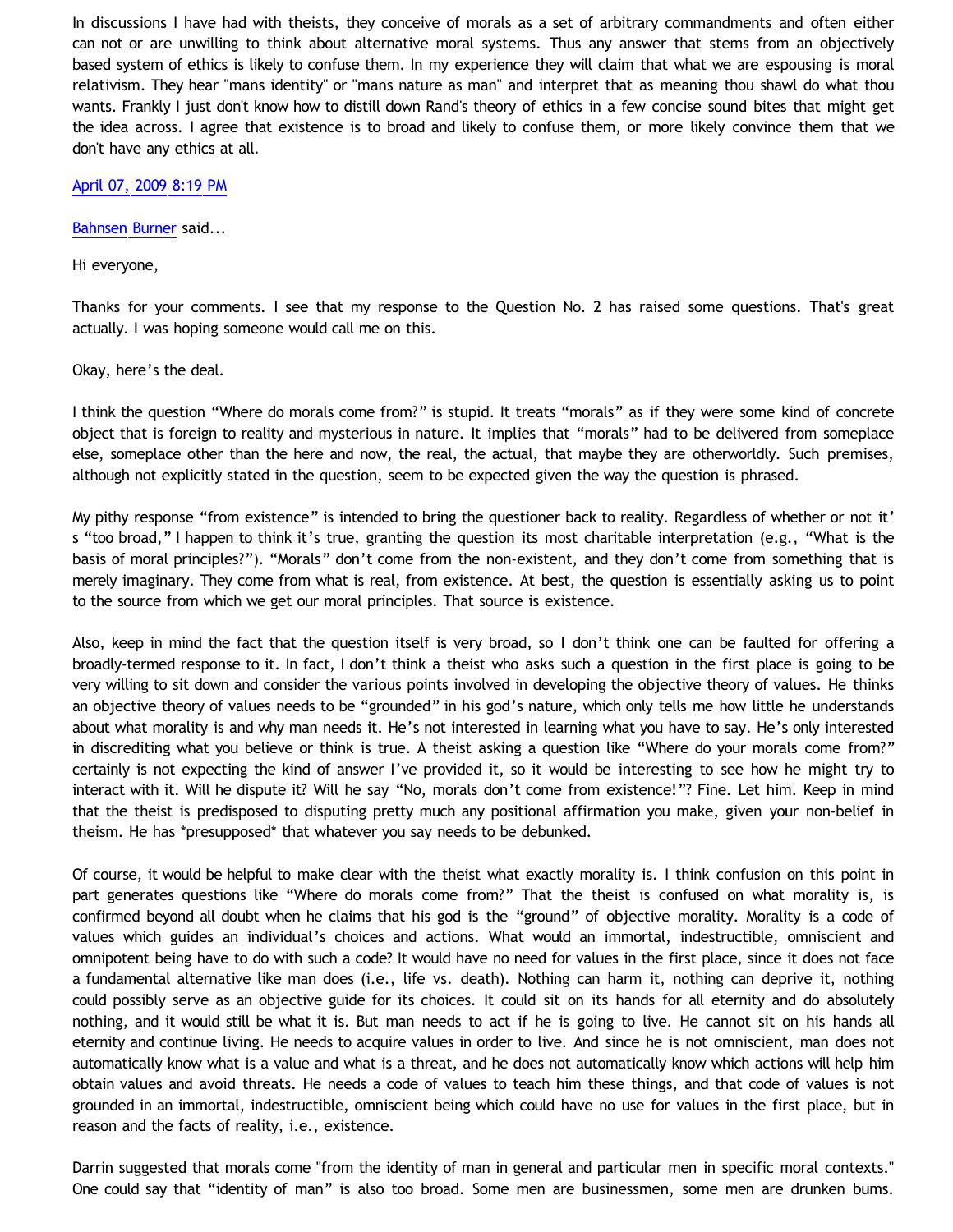Which man's identity is going to serve as the source of morals? Of course, I understand what I think Darrin means by " the identity of man" (i.e., his biological nature, including the fact that he faces a fundamental alternative between life and death, that he must choose to live if he is going to live, that given his nature as a biological organism capable of the conceptual level of cognition he needs a code of values to guide his choices and actions, etc.), and that's all true. But the theist isn't interested in hearing all this. I know, I've tried my best to try to explain it, and when I do they simply remove themselves from the conversation, showing no willingness to learn something from what I have to say on the matter. I have several blogs on this, and Christians don't interact with them. His prime directive is to twist the things you say, including the response Darrin proposes, into smithereens by distorting them beyond recognition.

Justin is correct in pointing out that theists "conceive of morals as a set of arbitrary commandments." Their underlying premise when it comes to morality is that man needs to be controlled and told what to do and what not to do. Who better to take care of this than an omniscient law-giver? It is extremely simplistic, but that's part of the "beauty" of religion: it appeals to the lowest common denominator in terms of simplemindedness. "God good, man bad." It basically reduces morality to series of grunts from the beyond. Even the most simpleminded will respond to threats, and the priests understood this. Justin also stated that theists are typically "unwilling to think about alternative moral systems." He's right – they usually aren't willing to take the time to learn about these things. Deep down theists probably realize that their claim to morality is bogus, but instead of questioning it, they choose to endorse it more vociferously, and stand on discrediting rival positions as their own position's validation rather than actually producing something worthwhile in terms of a code of values which man actually needs.

Justin stated: "In my experience they will claim that what we are espousing is moral relativism. They hear 'mans identity' or 'mans nature as man' and interpret that as meaning thou [shalt] do what thou wants."

Right. As if their minds were on auto-repeat, they're just going to say your position is subjective. But that's when you ask, "what can someone whose worldview is based on the primacy of consciousness possibly have against subjective morality?" We do not need to concede that morality is in fact subjective, since we have the facts which inform our code of values. But the theist cannot claim this on behalf of his position. Now he has two burdens, not only to demonstrate that his position is in fact objective (and he would have to clarify what he means by this – let him try!), but also to explain why something subjective is "bad."

Justin wrote: "Frankly I just don't know how to distill down Rand's theory of ethics in a few concise sound bites that might get the idea across."

You said the magic word: "sound bites." This is the level to which the theist wants us to play. That is why I think my response is suitable. It will disarm the theist every time. Try it the next time a theist asks you "Where do your morals come from?" If it sparks further dialogue, great; explain what it means, and be careful to define your terms (something he's probably not very prepared to do himself). If it silences him, then he has made his choice. If he wants to walk away convinced "that we don't have any ethics at all," that's fine; he was already told to believe this long before he encountered you. His thoughts do not reality make.

Regards, Dawson

### [April 08, 2009 6:27 AM](http://bahnsenburner.blogspot.com/2009/04/5894421605563240810)

#### [Bahnsen Burner](http://www.blogger.com/profile/11030029491768748360) said...

By the way, Darrin, what happened to Truthseeker over at your blog? I was so looking forward to more interction with him on David Hume and induction, seeing that he was pumping Hume so much earlier in that vast sea of comments. It's another case in point: the theist doesn't really want to debate these issues. He just wants to discredit non-believers. Hume is useful only so long as no one can respond to him. But as soon as someone comes along with an answer to Hume, the theist disappears. It's an unmistakable pattern.

Regards, Dawson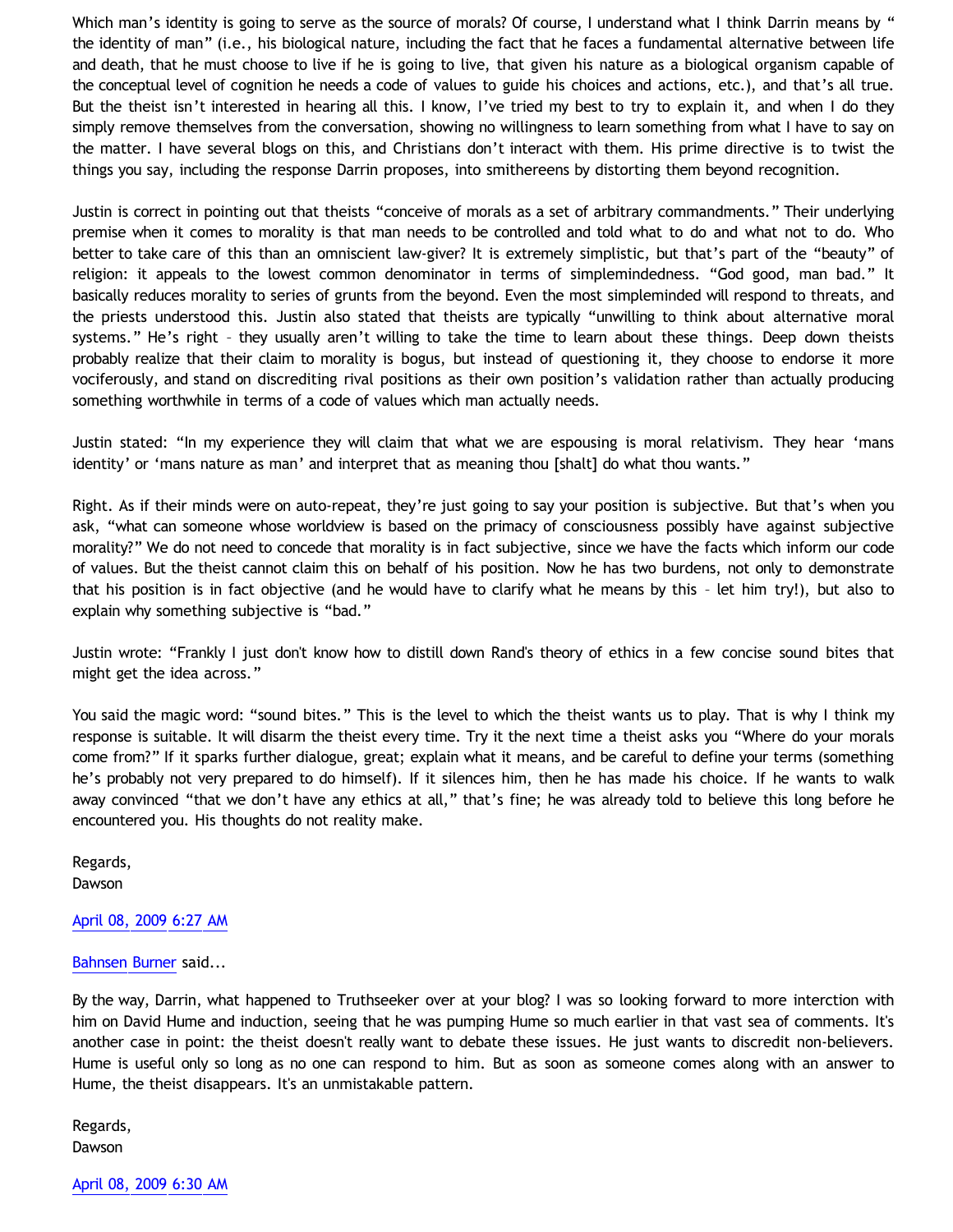[openlyatheist](http://www.blogger.com/profile/03799132607816184980) said...

Dawson/Darrin,

Do you have a link the aforementioned exchange w/ truthseeker? I can't seem to find it on Darrin's blog. Did I miss something? Thx.

[April 13, 2009 2:34 PM](http://bahnsenburner.blogspot.com/2009/04/552441635100457987)

[Bahnsen Burner](http://www.blogger.com/profile/11030029491768748360) said...

Hey OA,

How's everything been for you?

Here's the link:

[http://skepticalstudies.blogspot.com/2009/02/tag-peanut-gallery-comment-here.htmlI](http://skepticalstudies.blogspot.com/2009/02/tag-peanut-gallery-comment-here.html)t's got to be one of the longest com-boxes I've ever run across.

Jump in, the water's fine!

Regards, Dawson

[April 13, 2009 7:55 PM](http://bahnsenburner.blogspot.com/2009/04/5817875687999092801)

[openlyatheist](http://www.blogger.com/profile/03799132607816184980) said...

Aha. I was searching that thread for the word 'dawson,' your signature, which is not there. Yes, that must be a record for replies. Thx.

[April 13, 2009 11:39 PM](http://bahnsenburner.blogspot.com/2009/04/7699577040332086530) [madmax](http://www.blogger.com/profile/14375140131881725965) said...

Dawson,

Could I make a request. If you have time, could you read this short attempt to answer the problem of evil by a Christian apologist. I'm going to make it a broken link because he and his followers are crazy and they swarm like bees to their opponents. So I have placed a few breaks in the link.

http ://www.amnation.com/ vfr/archives/012529.html

He is relying heavily on Eric Voegelin (have you ever heard of him?) and the so-called "transcendent/imminent" distinction. Have you seen this type of argument before? It relies on a Platonic conception of "order" and truth. The question I would have for such an apologist is why did god not build order into the world? Why would he create a disorderly world when he himself is the essence of order? It seems a non-answer to me.

Anyway, I hope this is not an imposition.

BTW, this guy is a really ugly Paleo-Conservative but occasionally he gets metaphysical. So if you start reading his archives make sure you don't do it on a full stomach. He makes Pat Buchanan look sane and benevolent.

[April 21, 2009 1:24 PM](http://bahnsenburner.blogspot.com/2009/04/9104030879294954092)

[madmax](http://www.blogger.com/profile/14375140131881725965) said...

Dawson, two more quickies: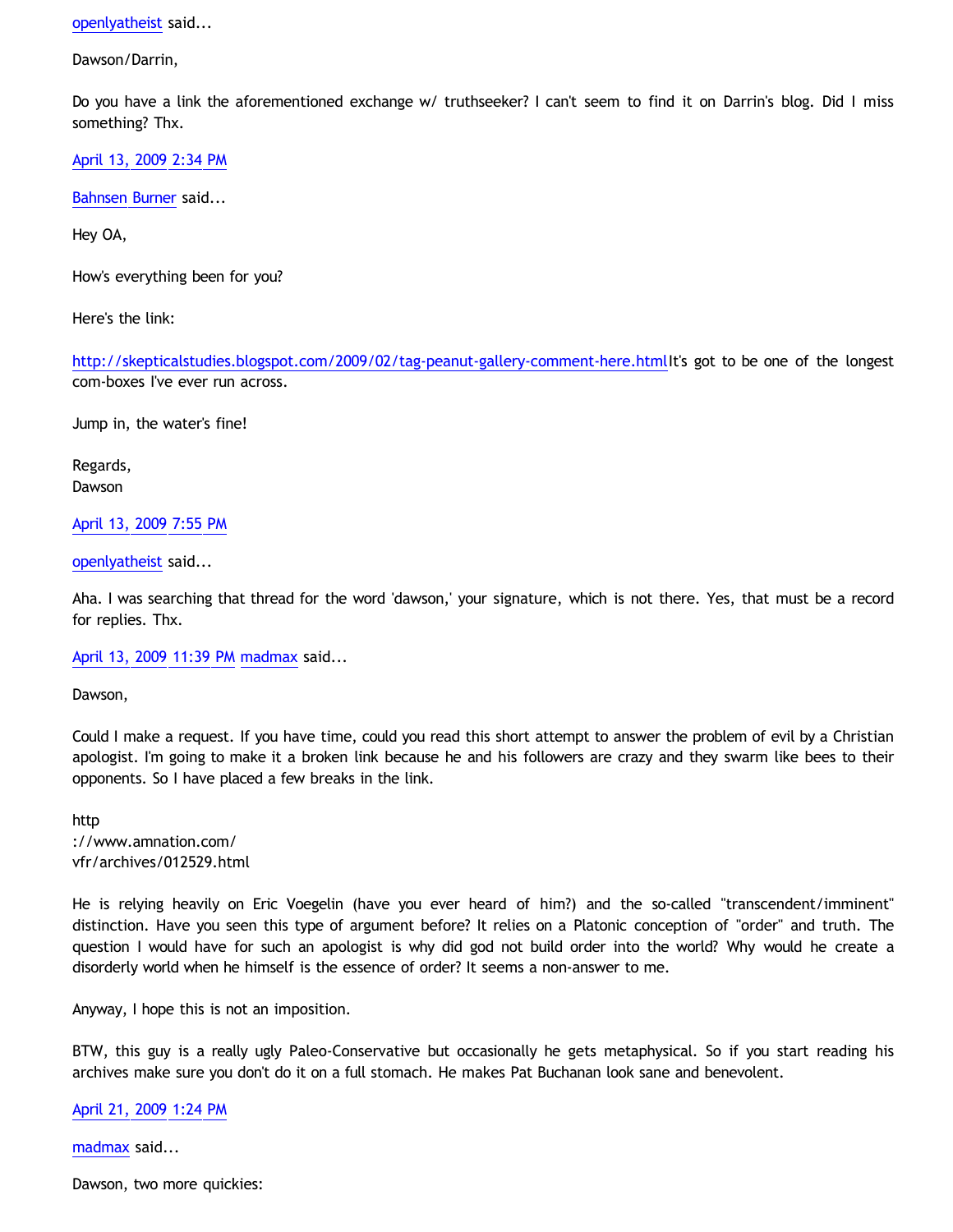1) Wow, I did not know you dealt with Bill Vallicella's criticism of Rand and Peikoff. I just discovered the post on Katholon. I have some reading to do. I'm psyched.

2) I have searched your site for this but I can't find it. I believe that you wrote a blog post that dealt exclusively with the claim that "man was made in god's image." Could you direct me to it? My searches haven't returned what I am looking for. Maybe it wasn't its own blog. I'm not sure.

[April 21, 2009 3:06 PM](http://bahnsenburner.blogspot.com/2009/04/2507847212759836442)

[Bahnsen Burner](http://www.blogger.com/profile/11030029491768748360) said...

Hi Madmax,

Thanks for your messages. It's been exceptionally busy for me at work lately, and home life is no different. So I've not been able to spend much time on my blog in recent weeks. I have lots in the mill, but nothing quite ready to roll out yet.

I took a look at the article you linked to, and will assemble some thoughts in response to it when I get some time (maybe this weekend, but no promises). One thing that's interesting to contemplate is the variety of ways in which Christians attempt to resolve the problem of evil. Can't they all be with one accord on something like this? Or is the bible really not so clear on the matter? Anyway, more thoughts later...

As for Vallicella's anti-Rand rants, let me know what you think. Did I miss anything? I wrote my responses back in January as I was prepping for my trip overseas (e.g., brushing up on my Thai, etc.), and was in quite a hurry. I made some edits later, after I got back, and posted the edited version on my website. It should serve as a handy reference any time someone points to Vallicella as some kind of authority on Objectivism. He simply isn't.

Oh, and my post on man having been created "image of God"? That was in Year One: [Is Man](http://bahnsenburner.blogspot.com/2005/05/is-man-created-in-image-of-god.html) ["Created in the Image of](http://bahnsenburner.blogspot.com/2005/05/is-man-created-in-image-of-god.html) [God"?.](http://bahnsenburner.blogspot.com/2005/05/is-man-created-in-image-of-god.html) I was actually working on another piece on this matter, last year or perhaps earlier, but never finished. Perhaps one of these days, if I get time, I'll see if I can finish it.

Regards, Dawson

[April 23, 2009 6:00 AM](http://bahnsenburner.blogspot.com/2009/04/5068160758425855494)

[Bahnsen Burner](http://www.blogger.com/profile/11030029491768748360) said...

Hi Madmax,

I finally took a few moments to review the article you linked to and assemble some of my thoughts in response to all this. Let me know what you think.

Much of Auster's theodicy is vague and hard to understand explicitly. But I would say that, if the point of the " transcendent/immanent" distinction as Auster applies it is not to render the Christian god irrelevant to the happenings on earth (as reason for why one should not expect the world to be free of evil), I don't know what his purpose is in raising the matter to begin with. Perhaps he thinks that the one sure-fire theodicy would be one which makes the Christian god completely irrelevant to what takes place on earth. If so, then he has applied the " transcendent/immanent" distinction well. Certain key statements in his theodicy confirm this.

For instance, Auster says:

"God's order is not an immanent order of the world that is simply given and that exists by itself; God's order is a transcendent order toward which we try to orient ourselves and in which we participate in the act of trying to orient ourselves to it."

This tells me that the "order" which characterizes or distinguishes Auster's god is not something one experiences in the world. Of course, this crucially depends on what is meant by the terms "immanent" and "transcendent," and from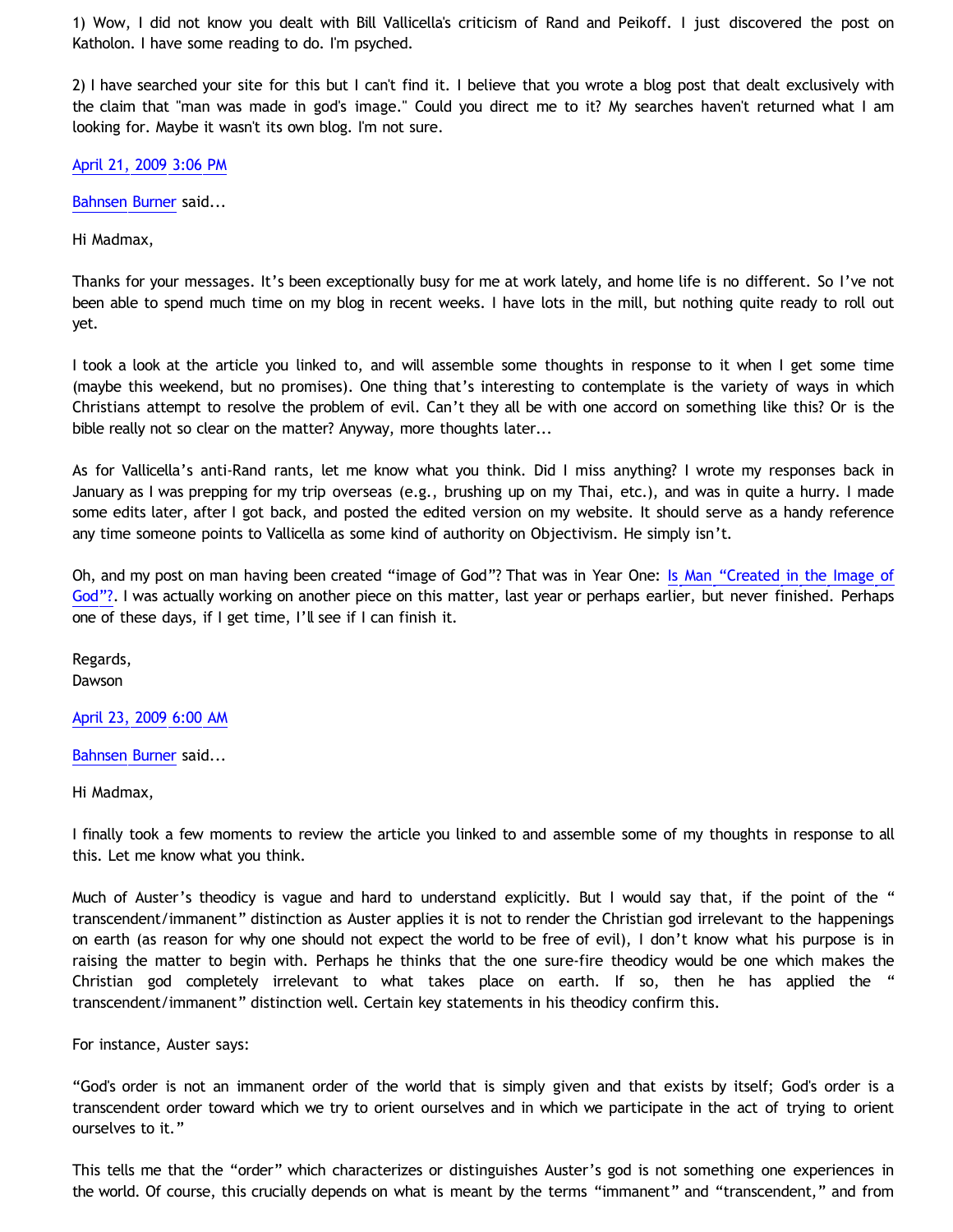what I can see Auster does not define these terms in his article.

Bahnsen explains the "transcendent/immanent" distinction as follows:

"Something is 'immanent' if it is near at hand or inherent in human experience (as opposed to being 'transcendent' – originating beyond or exceeding human experience)." (*Van Til's Apologetic: Readings & Analysis*, p. 109n.61).

Given Bahnsen's rendering of these terms, I think my point above sticks: if "God's order is not an immanent order of the world," but is "transcendent" – "originating beyond or exceeding human experience," then it seems that Auster's theism borders on deism: belief in a god which created the world and has abandoned it to its own mechanisms. Beyond that, the believer is supposed to seek after his god, on his own effort, striving to catch a ride on some "transcendent" order which is beyond his experience.

I would say, in response to Bahnsen's definition of "transcendent," that it, too, is rather vague. For something can originate beyond human experience, but still be accessible to it. A lake, for instance, on whose shores one vacations, would fit this category. The lake may have formed 10,000 years ago (and is thus "originating beyond... human experience"), but yet is not "exceeding human experience" (for one can see it, travel around it, jump into it, fish in it, etc.).

But other statements from Auster's piece suggests that his solution to the problem of evil involves the implication that his god is irrelevant to the happenings on earth.

For instance, Auster writes:

"God is transcendent and can only be known through the life of the soul that turns toward him."

This too is vague. Taken literally (and how else do you take a statement which is not accompanied by explanation?), this statement suggests that, if one wants to know "God," he has to find a "soul" which has turned towards it, and that somehow "through" this soul which has turned toward "God," one can himself "know" it. Assuming "soul" refers to a human being, the seeker of "God" would presumably have to search the world for someone who has turned toward "God" already. But then how does one know whether someone who claims to have found "God" has actually "turned toward" it? Auster does not explain this. Then, assuming one has found someone who has "turned toward God," how does this help him know "God"? Again, Auster does not explain. Of course, these are not sayings which are meant to be understood; rather, they are meant to put the unstable mind at ease (in particular, Auster himself).

Then Auster comes out with the biggie:

"With God or without God, towers will continue to fall, cars and planes will continue to crash, accident, disorder, and evil will continue to be active in the world."

If this statement is not a grand tip-off that, deep down, Auster really believes that his god is ultimately irrelevant to what takes place on earth, what else could be? It tells us that, in Austers' view, evil is inevitable and unstoppable; it is destined to prevail on earth, in spite of the existence of his god. Auster's god won't lift a finger to combat evil on anyone's behalf. Properly parsed, Auster's view is really nothing more than that evil reigns in the actual world (the " immanent" realm), and good only obtains in a place which men can access only by means of imagination (the " transcendent" realm). Each of these points – that evil is unstoppable, that the Christian god will do nothing to put a stop to evil, that the good is something that obtains in some otherworldly realm – are consistent with the descriptions theists give of their god, namely that it has no needs, that it faces no fundamental alternative (e.g., life vs. death), that it is unchangeable, that essentially it could sit on its hands for all eternity, doing nothing, and still be everything that it is.

But a theodicy is typically not intended to confirm such points. Rather, it is usually intended to protect belief in an omniscient, omnipotent and omnibenevolent deity given the fact that evil exists or takes place in what is supposed to be its creation. For Auster, it seems his god couldn't care less about evil having a field day in its creation, which would defeat its claim to omnibenevolence. Or, maybe it does care, but the divide between "transcendence" and "immanence " viz. the Christian god's "order" somehow prevents it from eradicating evil. It's not clear either way in Auster's case, because it's not clear whence comes the "transcendent/immanent" distinction which radically divides the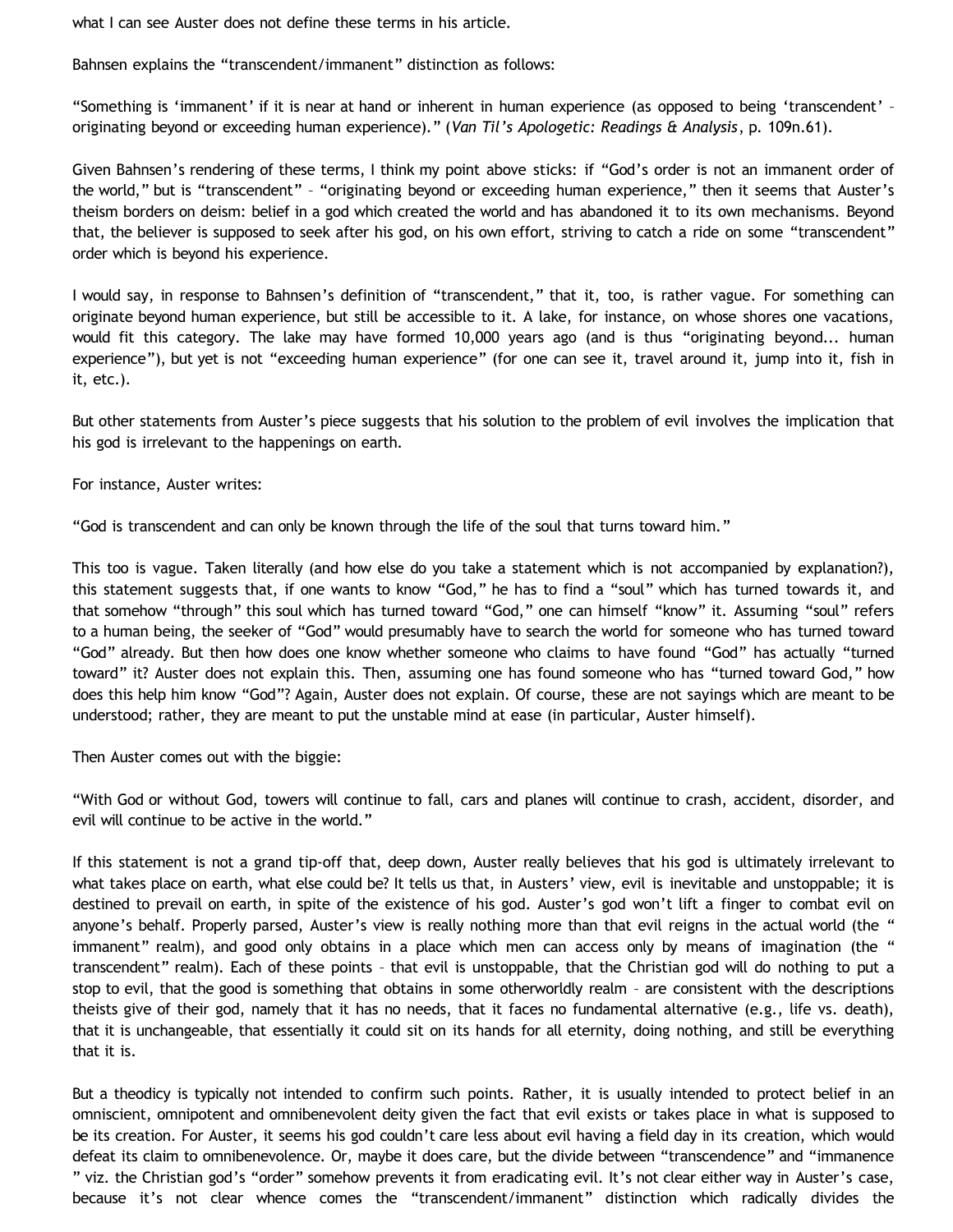supernaturalism of the Christian god from the nature of the world - the "immanent world," which Auster claims " remains disorderly." Can the Christian god do anything about bridging this alleged divide? If it can but chooses not to, then how could he maintain that his god is omnibenevolent? An omnibenevolent deity would be actively opposed to any and all manifestations of evil. If it wants to but cannot bridge this alleged divide, then it's simply not omnipotent: something prevents it from acting on its choices. Then again, I don't think the problem of evil is answerable on Christianity's grounds in the first place. Some vital ground needs to be surrendered in one way or another. Auster's answer to the problem of evil is to make his god effectually indifferent to evil. That hardly constitutes an omnibenevolent god.

It is interesting to note, however, the wide variety of responses Christians concoct to answer the problem of evil. But of the three characteristics which a theodicy seeks to preserve – namely omniscience, omnipotence and omnibenevolence – it is this last characteristic which Christians seem most willing to compromise. For instance, where Auster exploits the "transcendental/immanent" distinction (and again, it's unclear if evil prevails because his god is not omnipotent or not omnibenevolent), Greg Bahnsen's answer to the problem of evil is different from Auster's. Bahnsen solves the problem of evil as follows:

[quote]

1. GOD IS ALL-GOOD.

- 2. GOD IS ALL-POWERFUL.
- 3. EVIL EXISTS.

4. GOD HAS A MORALLY SUFFICIENT REASON FOR THE EVIL WHICH EXISTS.

[unquote]

(Source: *Always Ready*, pp. 171-172)

Of course, Bahnsen does not identify what this "morally sufficient reason for the evil which exists" is exactly. Nor does he explain how a "reason for the evil which exists" could at all be moral in any way. More than anything else, this " solution" to the problem of evil tells us about Bahnsen's conception of morality; it tells us that, on his view, there is such a thing as a morally justifiable reason for standing by and watching evil take its course, *even when one has the power to stop it or prevent it in the first place*. How such indiscretion can be "moral" is beyond me. It can only mean that evil is suitable as a virtue in that it is allowable in the pursuit of some interest. On this view, it's just more "the end justifies the means," where the "end" in this case is the Christian god's glorification, and the means to achieving it involves evil activity. If morality is about duties and obligations (as Christians continually make it out to be), it is certainly not about being obligated to the good. Keep in mind that, since the Christian god is supposed to be omnipotent, it would be effortless for it to vanquish any existing evil (supposing it existed without its involvement in the first place), or to prevent it in the first place. (And as I pointed out in my blog [Was Adam Created Perfect?](http://bahnsenburner.blogspot.com/2009/03/was-adam-created-perfect.html) it is futile to blame human beings for the existence of evil.) Bahnsen's theology heavily emphasizes the sovereignty of his god over its creation, so it's not likely that Bahnsen would conceive of a theodicy which concedes his god's claim to omnipotence.

Where Auster's god seems to be constrained from eradicating evil in the world due to some metaphysical condition apparently beyond its control (the "transcendent" nature of its order is somehow prevented from manifesting itself experientially in the world, thus compromising the claim that the Christian god is omnipotent), Bahnsen's god is apparently not so constrained, but makes the choice to allow evil to take its course wherever it does. And on Bahnsen's understanding of morality, there are supposedly "morally sufficient reasons" for his god to make this kind of choice. Tellingly, Bahnsen remarks that "any evil we find must be compatible with God's goodness. This is just to say that God has planned evil events for reasons which are morally commendable and good" (Op. cit., p. 172). He also has an excuse for not being able to identify what those reasons, "which" he says "are morally commendable and good," may be: "God does not always (indeed, rarely) provide an explanation to human beings for the evil which they experience or observe... We might not be able to understand God's wise and mysterious ways, even if He told us (cf. Isa. 55:9). Nevertheless, the fact remains that He has not told us why misery and suffering and injustice are part of His plan for history and for our individual lives" (Ibid., p. 173). Thus Bahnsen admits that he has no *informed basis* for calling his god's "reasons" for allowing evil "morally sufficient." How can you call a reason one has for the choices he makes "morally sufficient" when you do not know what that reason is? This is a complete misuse of the concept of morality, essentially making it meaningless: it is applied to purposes which are in fact opposed or destructive to values (which is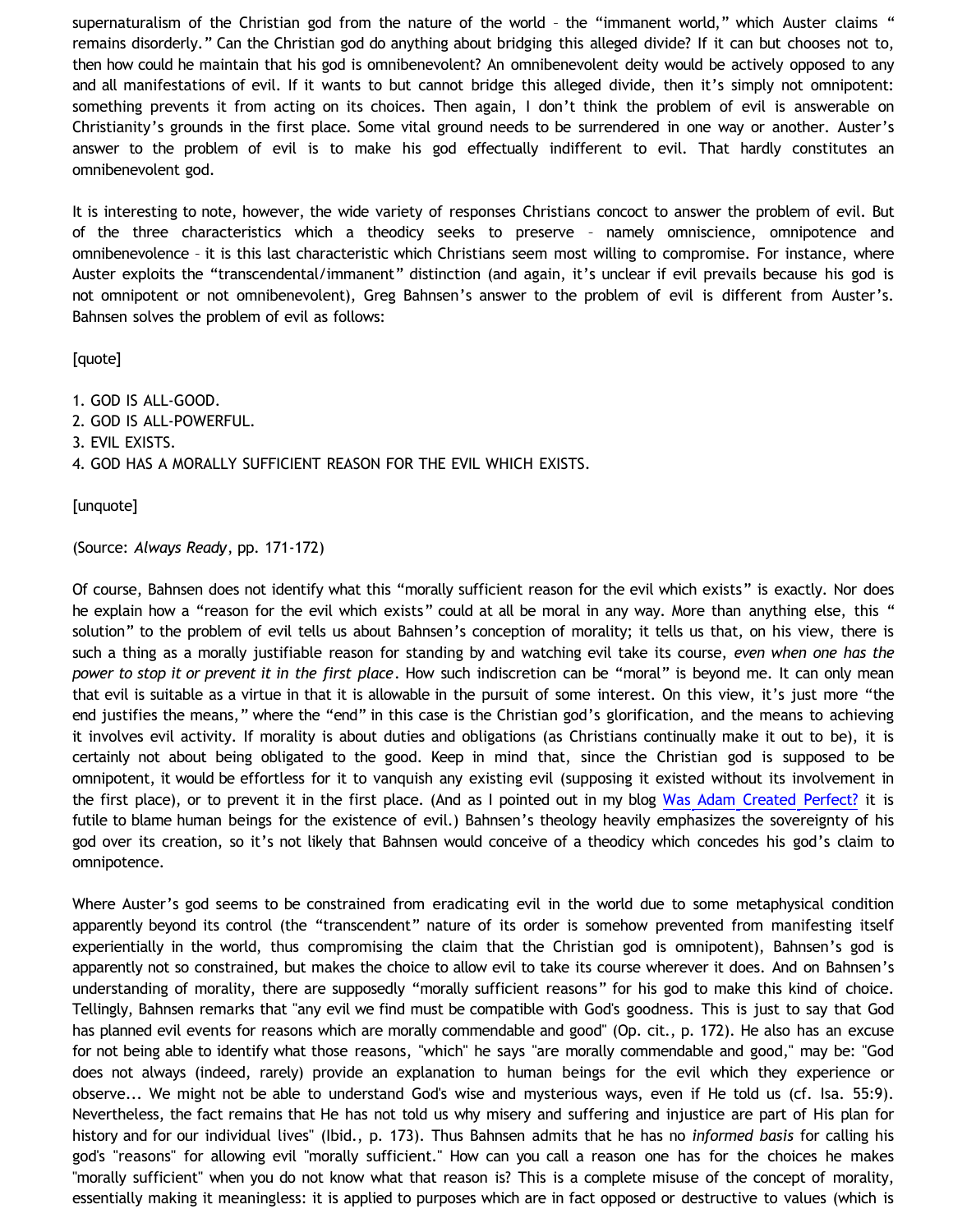what evil is), which is simply not moral (since the moral is alway pro-values).

So while Auster's god is ultimately irrelevant to what takes place on earth, Bahnsen's god actively sees to it that evil runs its course, since it deliberately chooses to use evil as a means in pursuit of some interest. Given this, it can reasonably be argued that Bahnsen's god has a favorable disposition towards evil. It certainly is not opposed to it. Auster's god may be opposed to evil, but due to the "transcendent/immanent" divide which separates his god's "order " from the world whose nature "remains disorderly," appears to be powerless to do anything about it.

Anyway, that's my take on all this. It is interesting to compare to various attempts to address the problem of evil. What is striking is the fact that there is no single answer which Christianity uniformly endorses. It's a case of theological groping if there ever were one.

Regards, **Dawson** 

## [April 26, 2009 6:44 AM](http://bahnsenburner.blogspot.com/2009/04/8868761862140282831)

[Harold](http://www.blogger.com/profile/10897769844874861468) said...

Brilliant analysis. This is the type of rationalizing I heard from Prager back when I used to listen to talk radio. With regard to the Holocaust and comments made by John Hagee, he said the [following:](http://www.creators.com/opinion/dennis-prager/god-the-holocaust-and-a-pastor.html)

*"But the notion that God willed the Holocaust is neither anti-Jewish nor even un-Jewish. There are, after all, only two possible explanations regarding God and the Holocaust:*

*1. God allowed it but did not will it.*

*2. God willed it.*

*This is simple logic."*

Sure. Of course, no serious person would find either choice satisfying and he concedes that...

*"Why God allowed the Holocaust and other evils is a mystery."* In other words, we don't know why and probably can't know why but we still know, y'know?

You would think that one might, if committed to truth and confronted with these type of epistemological dead-ends, reconsider their assumptions and start over from the [beginning](http://aynrandlexicon.com/ayn-rand-ideas/suggested-reading.html).

Oh, and if the formatting appears screwed up, well...It looked fine in the preview :O

[April 26, 2009 1:40 PM](http://bahnsenburner.blogspot.com/2009/04/2372871037827141705)

[Bahnsen Burner](http://www.blogger.com/profile/11030029491768748360) said...

Prager: "Why God allowed the Holocaust and other evils is a mystery."

Well, if one believes there is a god in the first place, and insists that it is an all-good god, yes, it would be a mystery. What's truly mysterious is why anyone would call such a being "good." This only denigrates the concept of good. How is allowing evil "good"? The appeal to mystery here is essentially another way of saying "Duh, I donno!" But my point is that, if one does not know the reasons why someone would knowingly allow evil, he has no legitimate basis to call those reasons "moral," "morally sufficient" or "morally justified." Of course, I think the notion that the Christian god, as it is described, could have a purpose to begin with, is a stolen concept.

Harold: "In other words, we don't know why and probably can't know why but we still know, y'know?"

I'm reminded of John Frame's [telling admission](http://www.thirdmill.org/files/english/html/pt/PT.h.Frame.Presupp.Apol.1.html): "We know without knowing how we know."

Christians simply don't want to think their god is evil. But their theology clearly demonstrates that what they worship is evil. What they deny is the fact that chosen actions are subject to moral judgment, no matter who does the choosing.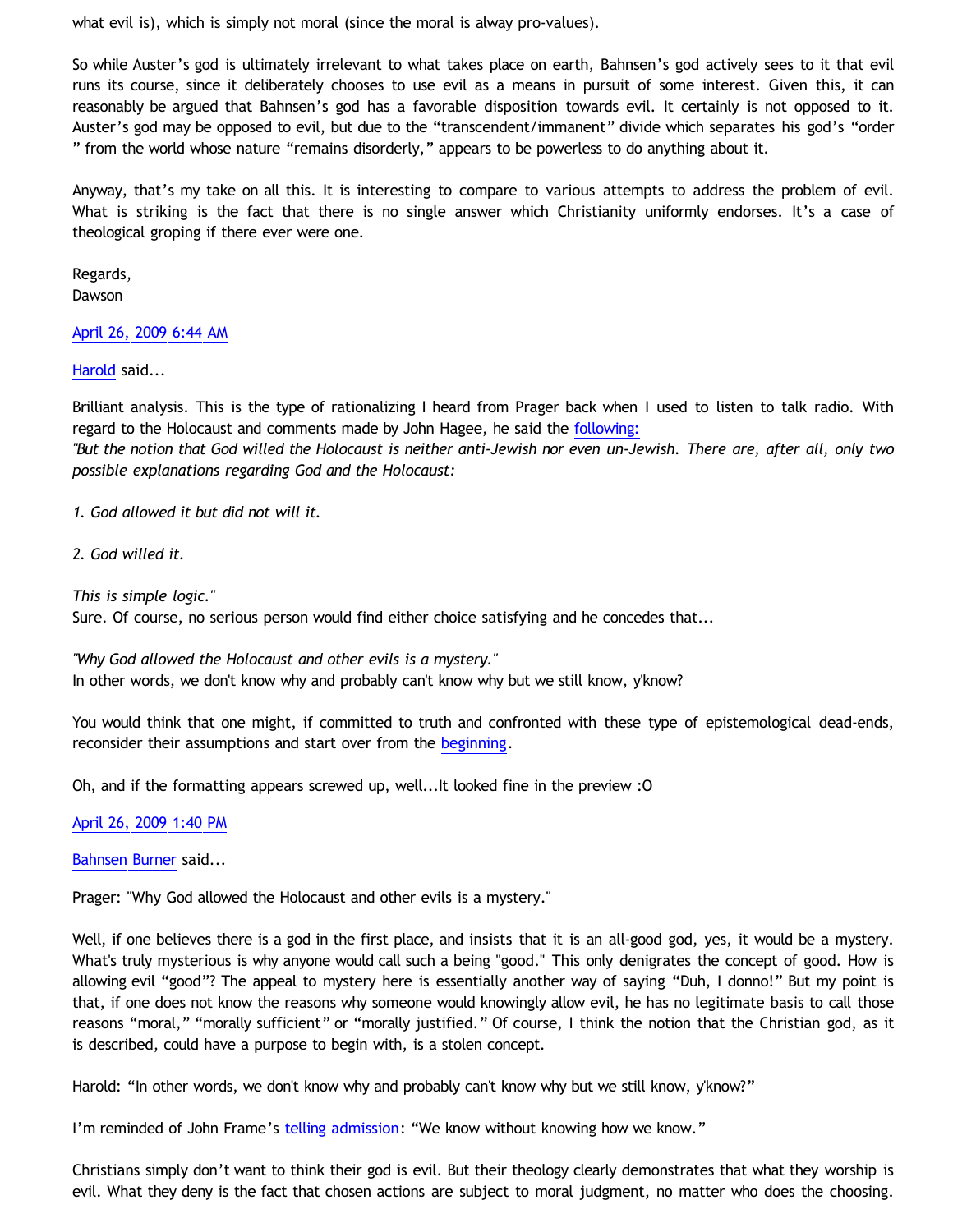If an individual is aware of evil taking place, has the power to stop it, but chooses to allow it to take its course, that is a choice, and it is subject to moral judgment. Proper moral judgment requires impartiality. But the Christian clearly wants to exclude his god, which is supposed to be all-wise, all-knowing, infallible, etc., from moral judgment. He would not seek to protect his god in this manner if it were truly a morally impeccable agent.

Regards, **Dawson** 

[April 26, 2009 3:45 PM](http://bahnsenburner.blogspot.com/2009/04/6347866351451346977)

[madmax](http://www.blogger.com/profile/14375140131881725965) said...

Dawson,

Wow! I didn't expect such an awesome response. You nailed everything. I reached some of the same conclusions but with nowhere near the same comprehensiveness. Damn impressive.

Regarding Auster, you are so right. His god is indifferent to human suffering. Auster is an extreme PaleoCon who hates liberals, all liberals both Classical and Leftist. He thinks that liberalism is at root an attempt to remake the earth into the Kingdom of Heaven which means to try to make everyone equal. This leads "liberals" to socialism, feminism, the welfare state, open immigration (he is a real natavist), etc. So it is crucially important for him to explain that not everyone should be equal on earth. Therefore his god can't and won't intervene to help man and end evil (although he wouldn't say it like that). But this gets me too another point...

You again are so right that each Christian has their \*own version\* of god in which they stress different divine attributes and, as I now see, for the reasons of advancing their own agenda, personal or political. I have now come to believe that when a Christian is telling you about god what he is really telling you is about himself. You made that point brilliantly using Bahnsen as an example.

Regarding Valicella,

I thought you exposed that he did not understand Rand well enough to be critiquing her. He grossly misrepresented her. You showed that. He clearly opposes Objectivist epistemology (or what he thinks it is) and you showed in what crucial ways that was the case. Your essay was very helpful for me. BTW, why does he think he is a maverick? He seems like another religious apologist to me.

Oh and thanks for link to the image of god post. For some reason I just could not find that using the search feature.

Thanks again Dawson

[April 28, 2009 12:43 PM](http://bahnsenburner.blogspot.com/2009/04/2203281410726703708)

[openlyatheist](http://www.blogger.com/profile/03799132607816184980) said...

Hey Dawson,

I'm afraid I have to ask for another link. I went over to katholon and tried searching for "Vallicella" without success. Can you let me in on the discussion?

Thanks again!

[May 07, 2009 1:21 AM](http://bahnsenburner.blogspot.com/2009/04/83835243064074286)

[Bahnsen Burner](http://www.blogger.com/profile/11030029491768748360) said...

Hi OA,

The link is there, it just doesn't reference "Vallicella" - it refers to "Maverick Philosopher." If I get a chance I'll revise the description on my Writings page to include his real name.